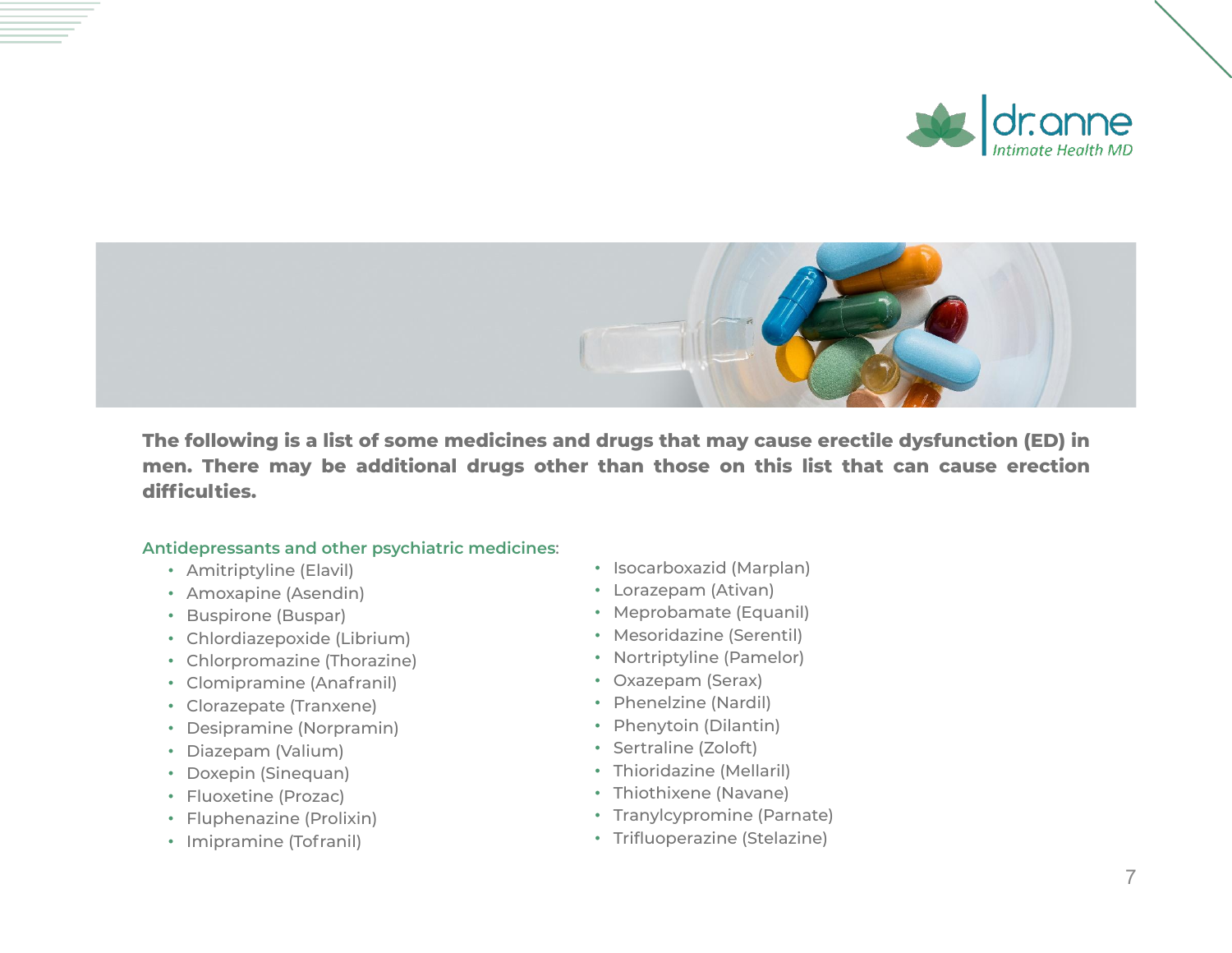

### **Antihistamine medicines (certain classes of antihistamines are also used to treat heartburn)**

- Cimetidine (Tagamet)
- Dimenhydrinate (Dramamine)
- Diphenhydramine (Benadryl)
- Hydroxyzine (Vistaril)
- Meclizine (Antivert)
- Nizatidine (Axid)
- Promethazine (Phenergan)
- Ranitidine (Zantac)

#### **High blood pressure medicines and diuretics (water pills):**

- Atenolol (Tenormin)
- Bethanidine
- Bumetanide (Bumex)
- Captopril (Capoten)
- Chlorothiazide (Diuril)
- Chlorthalidone (Hygroton)
- Clonidine (Catapres)
- Enalapril (Vasotec)
- Furosemide (Lasix)
- Guanabenz (Wytensin)
- Guanethidine (Ismelin)
- Guanfacine (Tenex)
- Haloperidol (Haldol)
- Hydralazine (Apresoline)
- Hydrochlorothiazide (Esidrix)
- Labetalol (Normodyne)
- Methyldopa (Aldomet)
- Metoprolol (Lopressor)
- Nifedipine (Adalat, Procardia)
- Phenoxybenzamine (Dibenzyline)
- Phentolamine (Regitine)
- Prazosin (Minipress)
- Propranolol (Inderal)
- Reserpine (Serpasil)
- Spironolactone (Aldactone)
- Triamterene (Maxzide)
- Verapamil (Calan)
- Thiazides are the most common cause of erectile dysfunction among the high blood pressure medicines. The next most common cause is beta blockers. Alpha blockers tend to be less likely to cause this problem.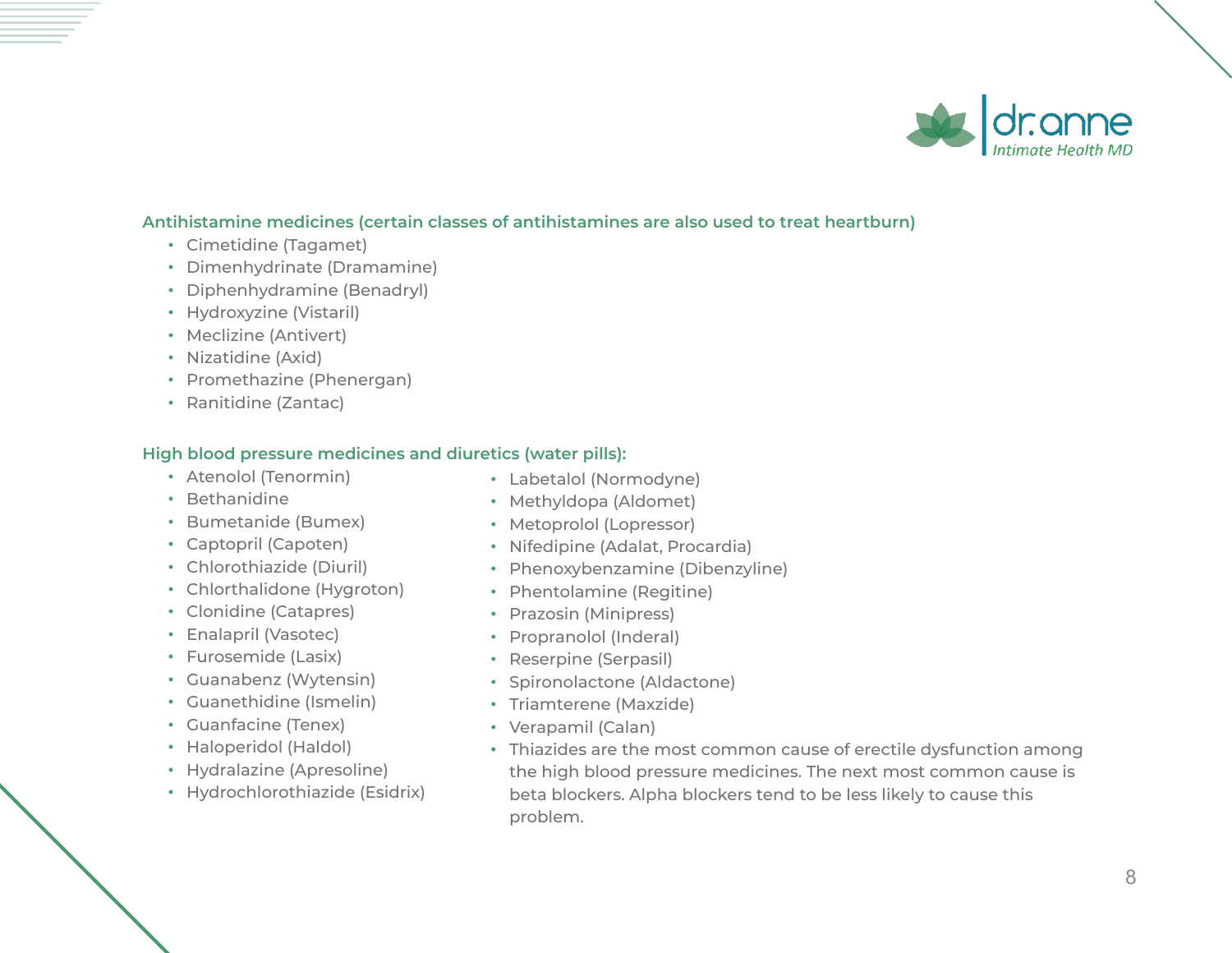

### **Parkinson disease medicines:**

- Benztropine (Cogentin)
- Biperiden (Akineton)
- Bromocriptine (Parlodel)
- Levodopa (Sinemet)
- Procyclidine (Kemadrin)
- Trihexyphenidyl (Artane)
- Chemotherapy and hormonal medicines

#### **Other medicines:**

- Aminocaproic acid (Amicar)
- Atropine
- Clofibrate (Atromid-S)
- Cyclobenzaprine (Flexeril)
- Cyproterone
- Digoxin (Lanoxin)
- Disopyramide (Norpace)
- Dutasteride (Avodart)
- Estrogen
- Finasteride (Propecia, Proscar)
- Furazolidone (Furoxone)

## **Antiandrogens (Casodex, Flutamide, Nilutamide)**

- Busulfan (Myleran)
- Cyclophosphamide (Cytoxan)
- Ketoconazole
- LHRH agonists (Lupron, Zoladex)
- LHRH agonists (Firmagon)

- H2 blockers (Tagamet, Zantac, Pepcid)
- Indomethacin (Indocin)
- Lipid-lowering agents
- Licorice
- Metoclopramide (Reglan)
- NSAIDs (ibuprofen, etc.)
- Orphenadrine (Norflex)
- Prochlorperazine (Compazine)
- Pseudoephedrine (Sudafed)
- Sumatriptan (Imitrex)